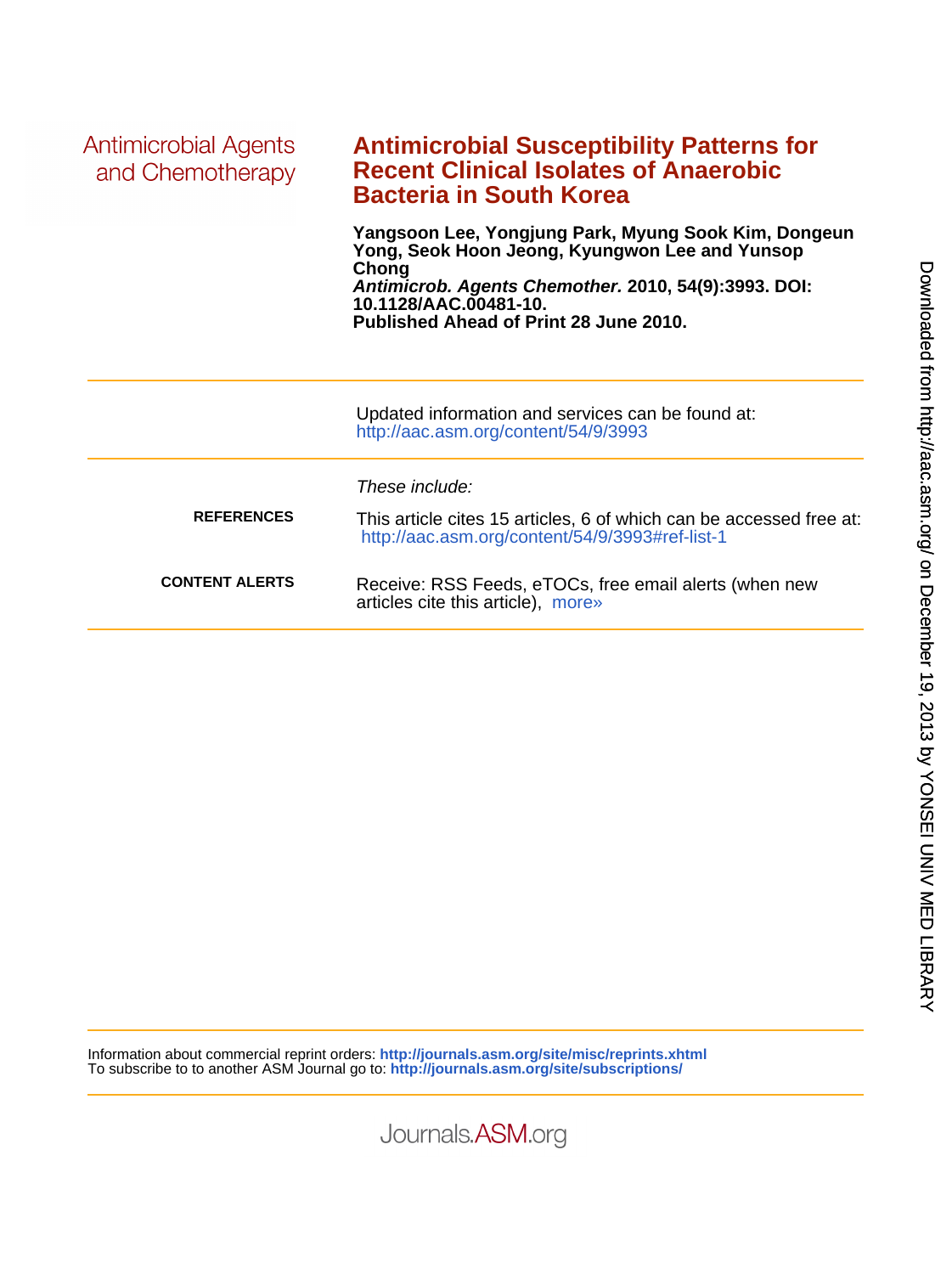## Antimicrobial Susceptibility Patterns for Recent Clinical Isolates of Anaerobic Bacteria in South Korea<sup> $\triangledown$ </sup>

Yangsoon Lee, Yongjung Park, Myung Sook Kim, Dongeun Yong, Seok Hoon Jeong, Kyungwon Lee,\* and Yunsop Chong

*Department of Laboratory Medicine, Research Institute of Bacterial Resistance, Yonsei University College of Medicine, 250 Seongsanro, Seodaemun-gu, Seoul 120-752, South Korea*

Received 9 April 2010/Returned for modification 15 May 2010/Accepted 20 June 2010

**We determined the antimicrobial susceptibilities of 255 clinical isolates of anaerobic bacteria collected in 2007 and 2008 at a tertiary-care hospital in South Korea. Piperacillin-tazobactam, cefoxitin, imipenem, and** meropenem were highly active  $\beta$ -lactam agents against most of the isolates tested. The rates of resistance of *Bacteroides fragilis* **group organisms and anaerobic Gram-positive cocci to moxifloxacin were 11 to 18% and 0 to 27%, respectively.**

Anaerobic bacterial resistance trends may vary greatly, depending on regions or institutions (1). The Clinical and Laboratory Standards Institute (CLSI) does not recommend routine susceptibility testing of all clinical isolates of anaerobic bacteria, except for the management of patients with serious infections (4). A recent survey indicated that only a few laboratories in the United States performed antimicrobial susceptibility testing of anaerobic bacteria due to the complex techniques and predictable susceptibilities involved (5). However, regional susceptibility patterns are pivotal in the empirical treatment of infected patients because these patterns are related to clinical outcomes (13). Therefore, periodic monitoring of the regional or institutional resistance trends of clinically important anaerobe isolates is recommended (4). Our investigation of resistance trends of *Bacteroides fragilis* group organisms from South Korea has been taking place since 1989 (9, 15). However, few studies have focused on the susceptibilities of other anaerobes. Therefore, the aim of this study was to determine the recent antimicrobial resistance patterns of frequently isolated anaerobes at a tertiary-care hospital in South Korea.

Anaerobes were isolated from blood, normally sterile body fluid, and abscess specimens, but *Clostridium difficile* was isolated from stool specimens of suspected *C*. *difficile*-associated disease patients at Severance Hospital in 2007 and 2008. The isolates were identified by either conventional methods (19) or the ATB 32A system (bioMérieux, Marcy l'Etoile, France). A total of 255 nonduplicated isolates were used in this study, including 63 of *B*. *fragilis*, 57 of other *B*. *fragilis* group species, 28 of *Prevotella* spp., 9 of other Gram-negative bacilli, 15 of *Anaerococcus prevotii*, 15 of *Peptoniphilus asaccharolyticus*, 15 of *Finegoldia magna*, 13 of *Peptostreptococcus* spp., 15 of *C*. *perfringens*, 12 of *C*. *difficile*, and 13 of other Gram-positive bacilli.

\* Corresponding author. Mailing address: Department of Laboratory Medicine, Research Institute of Bacterial Resistance, Yonsei University College of Medicine, 250 Seongsanro, Seodaemun-gu, Seoul 120-752, South Korea. Phone: 82-2-2228-2446. Fax: 82-2-313-0908. E-mail: leekcp@yuhs.ac.

Antimicrobial susceptibility testing was performed using the CLSI agar dilution method (4). The medium used was *Brucella* agar (Becton Dickinson, Cockeysville, MD) supplemented with 5  $\mu$ g hemin and 1  $\mu$ g vitamin K<sub>1</sub> per ml and 5% laked sheep blood. The antimicrobial powders used were piperacillin and tazobactam (Yuhan, Seoul, South Korea), cefoxitin (Merck Sharp & Dohme, West Point, PA), cefotetan (Daiichi Pharmaceutical, Tokyo, Japan), clindamycin (Korea Upjohn, Seoul, South Korea), imipenem, metronidazole (Choong Wae, Seoul, South Korea), chloramphenicol (Chong Kun Dang, Seoul, South Korea), meropenem (Sumitomo, Tokyo, Japan), moxifloxacin (Bayer Korea, Seoul, South Korea), and vancomycin (Eli Lilly & Co., Indianapolis, IN). For the combination of piperacillin and tazobactam, a constant tazobactam concentration of  $4 \mu g/ml$  was added.

An inoculum of  $10<sup>5</sup>$  CFU was applied with a Steers replicator (Craft Machine Inc., Woodline, PA), and the plates were incubated in an anaerobic chamber (Forma Scientific, Marietta, OH) for 48 h at 37°C. The MIC of each antimicrobial agent was defined as the concentration at which there was a marked reduction in growth, such as from confluent colonies to a haze, -10 tiny colonies, or 1 to 3 normal-sized colonies. *B*. *fragilis* ATCC 25285 and *B*. *thetaiotaomicron* ATCC 29741 were used as controls.

-Lactamase production by anaerobic Gram-negative bacilli, with the exception of *B*. *fragilis* group organisms, was determined by applying test organisms to the Cefinase disks and recording the results after 30 min (Becton Dickinson, Cockeysville, MD).

Table 1 shows the MICs of antimicrobial agents and the resistance rates of the anaerobes tested. Among the 255 isolates, *B*. *fragilis* group organisms were the most prevalent (47%). These organisms are more virulent and more resistant to antimicrobial agents than most other anaerobes (3). In this study, piperacillin-tazobactam, cefoxitin, imipenem, and meropenem were highly active against *B*. *fragilis* group organisms, with resistance rates of less than 7%. The rates of resistance to imipenem and piperacillin-tazobactam were 4% and 7%, respectively, for other *B*. *fragilis* group organisms. However, much higher resistance rates were observed for piperacillin (27

Published ahead of print on 28 June 2010.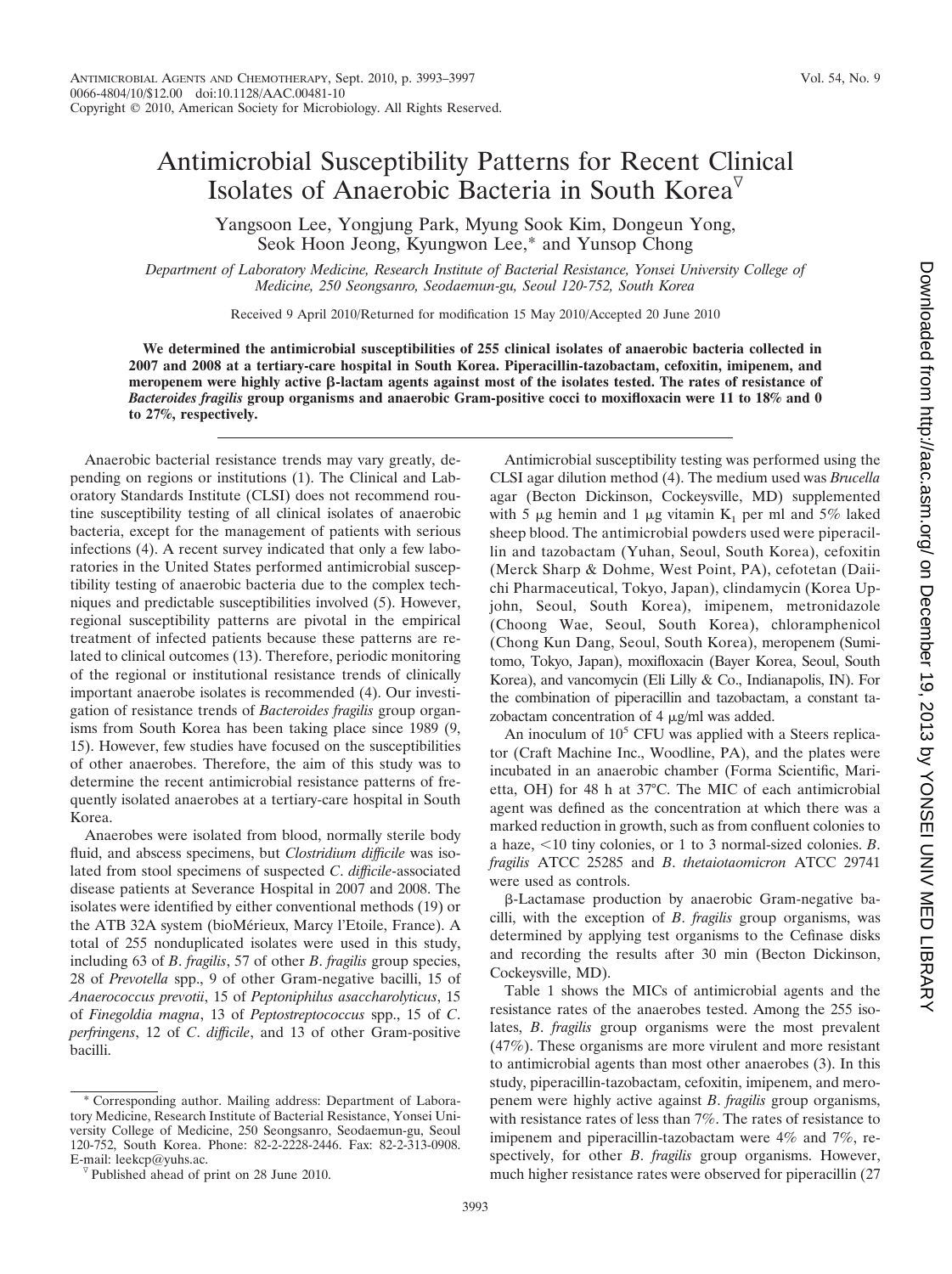| TABLE 1. Antimicrobial activities against 255 anaerobic bacteria isolated in 2007 to 2008 |  |  |
|-------------------------------------------------------------------------------------------|--|--|
|-------------------------------------------------------------------------------------------|--|--|

| Organism (no. of isolates) and<br>antimicrobial agent | Breakpoint $(\mu g/ml)^a$ |                |                        | MIC (µg/ml)              |                     |                      | Susceptibility $(\%)^a$ |                                  |                                    |
|-------------------------------------------------------|---------------------------|----------------|------------------------|--------------------------|---------------------|----------------------|-------------------------|----------------------------------|------------------------------------|
|                                                       | $\mathbf S$               | I              | $\mathbb R$            | Range                    | 50%                 | 90%                  | $\mathbf S$             | I                                | $\mathbb{R}$                       |
| Bacteroides fragilis (63)                             |                           |                |                        |                          |                     |                      |                         |                                  |                                    |
| Piperacillin                                          | $\leq 32$                 | 64             | $\geq$ 128             | $4 - > 256$              | 8                   | >256                 | 67                      | 6                                | 27                                 |
| Piperacillin-tazobactam                               | $\leq 32$                 | 64             | $\geq$ 128             | $0.25 - 128$             | $\mathbf{1}$        | $\overline{4}$       | 97                      | $\overline{c}$                   | $\sqrt{2}$                         |
| Cefoxitin                                             | $\leq 16$                 | 32             | $\geq 64$              | $8 - 128$                | 16                  | 32                   | 79                      | 16                               | $\sqrt{5}$                         |
| Cefotetan                                             | $\leq 16$                 | 32             | $\geq 64$              | $4 - > 128$              | 8                   | 64                   | 71                      | 14                               | 14                                 |
| Imipenem                                              | $\leq 4$                  | 8              | $\geq 16$              | $0.06 - 32$              | 0.125               | $\mathbf{1}$         | 98                      | $\boldsymbol{0}$                 | $\sqrt{2}$                         |
| Meropenem                                             | $\leq 4$                  | 8              | $\geq 16$              | $0.06 - 128$             | 0.125               | $\overline{4}$       | 92                      | 5                                | $\mathfrak{Z}$                     |
| Clindamycin                                           | $\leq$ 2                  | $\overline{4}$ | $\geq 8$               | $\leq 0.06 - 128$        | 0.5                 | >128                 | 67                      | $\boldsymbol{0}$                 | 33                                 |
| Moxifloxacin                                          | $\leq$ 2                  | $\overline{4}$ | $\geq 8$               | $0.25 - > 128$           | 0.5                 | 8                    | 84                      | 5                                | $11\,$                             |
| Chloramphenicol<br>Metronidazole                      | $\leq 8$<br>$\leq 8$      | 16<br>16       | $\geq 32$<br>$\geq 32$ | $2 - 16$<br>$0.5 - 8$    | 4<br>$\mathfrak{2}$ | 4<br>2               | 98<br>100               | $\mathbf{2}$<br>$\theta$         | $\boldsymbol{0}$<br>$\theta$       |
| <i>B. fragilis</i> group, other species $(57)^b$      |                           |                |                        |                          |                     |                      |                         |                                  |                                    |
| Piperacillin                                          | $\leq 32$                 | 64             | $\geq$ 128             | $8 - > 256$              | 128                 | >256                 | 42                      | 7                                | 51                                 |
| Piperacillin-tazobactam                               | $\leq 32$                 | 64             | $\geq$ 128             | $1 - > 128$              | 8                   | 64                   | 89                      | $\overline{4}$                   | $\tau$                             |
| Cefoxitin                                             | $\leq 16$                 | 32             | $\geq 64$              | $4 - > 128$              | 32                  | 32                   | 25                      | 68                               | $\tau$                             |
| Cefotetan                                             | $\leq 16$                 | 32             | $\geq 64$              | $4 - > 128$              | >128                | >128                 | 89                      | 5                                | 86                                 |
| Imipenem                                              | $\leq 4$                  | 8              | $\geq 16$              | $0.13 - 32$              | 0.5                 | 4                    | 95                      | $\sqrt{2}$                       | $\overline{4}$                     |
| Meropenem                                             | $\leq 4$                  | 8              | $\geq 16$              | $0.13 - 8$               | 0.25                | $\overline{c}$       | 98                      | $\mathbf{2}$                     | $\overline{0}$                     |
| Clindamycin                                           | $\leq$ 2                  | $\overline{4}$ | $\geq 8$               | $0.06 = > 128$           | >128                | >128                 | 16                      | 16                               | 68                                 |
| Moxifloxacin                                          | $\leq$ 2                  | $\overline{4}$ | $\geq 8$               | $0.13 - > 128$           | 2                   | 16                   | 72                      | 10                               | $18\,$                             |
| Chloramphenicol                                       | $\leq 8$                  | 16             | $\geq 32$              | $4 - 16$                 | $\overline{4}$      | $\,$ 8 $\,$          | 98                      | $\overline{c}$                   | $\boldsymbol{0}$                   |
| Metronidazole                                         | $\leq 8$                  | 16             | $\geq 32$              | $0.5 - 4$                | $\overline{2}$      | $\mathfrak{2}$       | 100                     | $\theta$                         | $\theta$                           |
| Prevotella intermedia (10)                            |                           |                |                        |                          |                     |                      |                         |                                  |                                    |
| Piperacillin                                          | $\leq 32$                 | 64             | $\geq$ 128             | $2 - 16$                 | 8                   | 16                   | 100                     | $\boldsymbol{0}$                 | $\boldsymbol{0}$                   |
| Piperacillin-tazobactam                               | $\leq 32$                 | 64             | $\geq$ 128             | $\leq 0.03$              | $\leq 0.03$         | $\leq 0.03$          | 100                     | $\overline{0}$                   | $\boldsymbol{0}$                   |
| Cefoxitin                                             | $\leq 16$                 | 32             | $\geq 64$              | $0.5 - 4$                | 2                   | $\overline{4}$       | 100                     | $\boldsymbol{0}$                 | $\boldsymbol{0}$                   |
| Cefotetan                                             | $\leq 16$                 | 32             | $\geq 64$              | $0.13 - 16$              | $\mathfrak{2}$      | 16                   | 100                     | $\mathbf{0}$                     | $\boldsymbol{0}$                   |
| Imipenem                                              | $\leq 4$                  | 8              | $\geq 16$              | $0.02 - 0.06$            | 0.03                | 0.06                 | 100                     | $\overline{0}$                   | $\boldsymbol{0}$                   |
| Meropenem                                             | $\leq 4$                  | 8              | $\geq 16$              | $0.03 - 0.06$            | 0.06                | 0.06                 | 100                     | $\mathbf{0}$                     | $\boldsymbol{0}$                   |
| Clindamycin                                           | $\leq$ 2                  | $\overline{4}$ | $\geq 8$               | $\leq 0.06 - 2$          | $≤0.06$             | $≤0.06$              | 100                     | $\overline{0}$                   | $\boldsymbol{0}$                   |
| Moxifloxacin                                          | $\leq$ 2                  | $\overline{4}$ | $\geq 8$               | 0.5                      | 0.5                 | 0.5                  | 100                     | $\mathbf{0}$                     | $\boldsymbol{0}$                   |
| Chloramphenicol<br>Metronidazole                      | $\leq 8$<br>$\leq 8$      | 16<br>16       | $\geq 32$<br>$\geq 32$ | $0.5 - 1$<br>$0.5 - 2$   | 0.5<br>0.5          | 1<br>2               | 100<br>100              | $\boldsymbol{0}$<br>$\mathbf{0}$ | $\boldsymbol{0}$<br>$\overline{0}$ |
|                                                       |                           |                |                        |                          |                     |                      |                         |                                  |                                    |
| Prevotella spp. $(18)^c$                              |                           |                |                        |                          |                     |                      |                         |                                  |                                    |
| Piperacillin                                          | $\leq 32$                 | 64             | $\geq$ 128             | $0.5 - 256$              | 16                  | 128                  | 78                      | 11                               | 11                                 |
| Piperacillin-tazobactam                               | $\leq 32$                 | 64             | $\geq$ 128             | $\leq 0.03 - 16$         | $\leq 0.03$         | $\overline{4}$<br>32 | 100                     | $\mathbf{0}$                     | $\overline{0}$                     |
| Cefoxitin<br>Cefotetan                                | $\leq 16$<br>$\leq 16$    | 32<br>32       | $\geq 64$<br>$\geq 64$ | $0.5 - 32$<br>$0.5 - 64$ | $\mathbf{1}$<br>4   | 64                   | 89<br>72                | 11<br>11                         | $\boldsymbol{0}$<br>17             |
| Imipenem                                              | $\leq 4$                  | 8              | $\geq 16$              | $0.03 - 1$               | 0.06                | 0.5                  | 100                     | $\boldsymbol{0}$                 | $\boldsymbol{0}$                   |
| Meropenem                                             | $\leq 4$                  | 8              | $\geq 16$              | $0.03 - 1$               | 0.125               | 0.5                  | 100                     | $\overline{0}$                   | $\overline{0}$                     |
| Clindamycin                                           | $\leq$ 2                  | $\overline{4}$ | $\geq 8$               | $\leq 0.06 - 128$        | $\leq 0.06$         | 128                  | 50                      | $\boldsymbol{0}$                 | 50                                 |
| Moxifloxacin                                          | $\leq$ 2                  | $\overline{4}$ | $\geq 8$               | $0.5 - 16$               | 2                   | 8                    | 56                      | 33                               | 11                                 |
| Chloramphenicol                                       | $\leq 8$                  | 16             | $\geq 32$              | $0.5 - 8$                | $\overline{4}$      | 8                    | 100                     | $\mathbf{0}$                     | $\boldsymbol{0}$                   |
| Metronidazole                                         | ${\leq}8$                 | 16             | $\geq$ 32              | $0.5 - 8$                | $\overline{4}$      | $\,$ 8 $\,$          | $100\,$                 | $\boldsymbol{0}$                 | $\boldsymbol{0}$                   |
| Other Gram-negative bacilli $(9)^d$                   |                           |                |                        |                          |                     |                      |                         |                                  |                                    |
| Piperacillin                                          | $\leq 32$                 | 64             | $\geq$ 128             | $0.06 - 32$              | $NA^g$              | NA                   | NA                      | <b>NA</b>                        | NA                                 |
| Piperacillin-tazobactam                               | $\leq 32$                 | 64             | $\geq128$              | $\leq 0.03 - 4$          | NA                  | NA                   | NA                      | <b>NA</b>                        | NA                                 |
| Cefoxitin                                             | $\leq 16$                 | 32             | $\geq 64$              | $\leq 0.06 - 8$          | NA                  | NA                   | NA                      | <b>NA</b>                        | NA                                 |
| Cefotetan                                             | $\leq 16$                 | 32             | $\geq 64$              | $\leq 0.06 - 8$          | NA                  | NA                   | NA                      | <b>NA</b>                        | NA                                 |
| Imipenem                                              | $\leq 4$                  | 8              | $\geq 16$              | $0.02 - 4$               | NA                  | NA                   | NA                      | <b>NA</b>                        | NA                                 |
| Meropenem                                             | $\leq 4$                  | 8              | $\geq 16$              | $\leq 0.008 - 4$         | NA                  | NA                   | NA                      | <b>NA</b>                        | NA                                 |
| Clindamycin                                           | $\leq$ 2                  | $\overline{4}$ | $\geq 8$               | $\leq 0.06 - 128$        | NA                  | NA                   | NA                      | <b>NA</b>                        | NA                                 |
| Moxifloxacin                                          | $\leq$ 2                  | $\overline{4}$ | $\geq 8$               | $0.25 - 128$             | NA                  | NA                   | NA                      | <b>NA</b>                        | NA                                 |
| Chloramphenicol                                       | $\leq 8$                  | 16             | $\geq$ 32              | $0.13 - 4$               | NA                  | NA                   | NA                      | <b>NA</b>                        | NA                                 |
| Metronidazole                                         | $\leq 8$                  | 16             | $\geq$ 32              | $0.13 - 1$               | $\rm NA$            | NA                   | NA                      | NA                               | NA                                 |
| Peptostreptococcus spp. $(13)^e$                      |                           |                |                        |                          |                     |                      |                         |                                  |                                    |
| Piperacillin                                          | $\leq 32$                 | 64             | ${\geq}128$            | $0.06 - 16$              | 0.25                | 16                   | 100                     | $\boldsymbol{0}$                 | $\mathbf{0}$                       |
| Piperacillin-tazobactam                               | $\leq 32$                 | 64             | $\geq128$              | $\leq 0.03 - 16$         | 0.25                | 16                   | 100                     | $\overline{0}$                   | $\overline{0}$                     |
| Cefoxitin                                             | $\leq 16$                 | 32             | $\geq 64$              | $0.25 - 16$              | $\mathbf{1}$        | 16                   | 100                     | $\boldsymbol{0}$                 | $\overline{0}$                     |
| Cefotetan                                             | $\leq 16$                 | 32             | $\geq 64$              | $\leq 0.06 - 128$        | 4                   | 64                   | 62                      | 8                                | 31                                 |

Downloaded from http://aac.asm.org/ on December 19, 2013 by YONSEI UNIV MED LIBRARY on December 19, 2013 by YONSEI UNIV MED LIBRARY <http://aac.asm.org/> Downloaded from

*Continued on following page*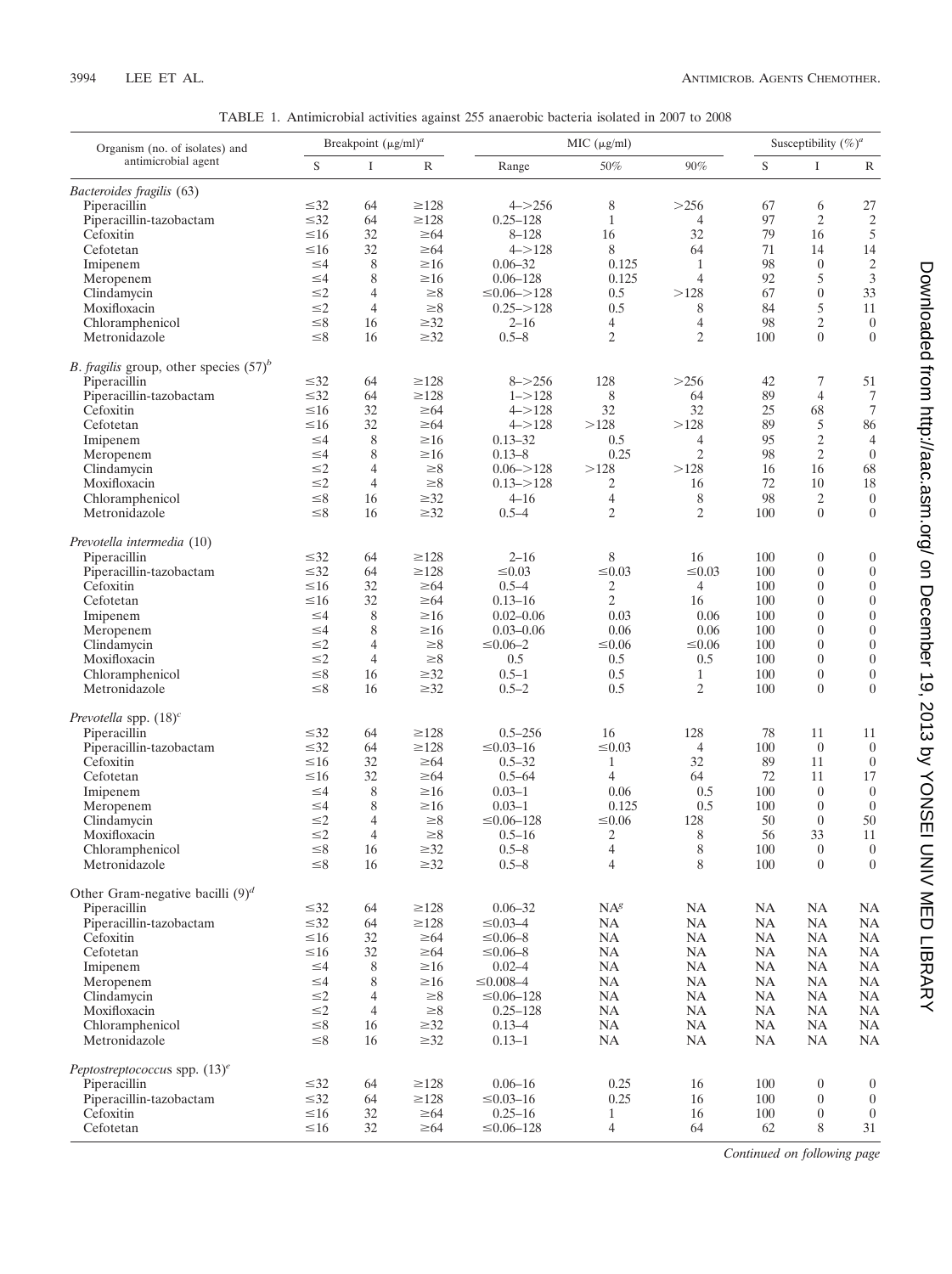TABLE 1—*Continued*

| Organism (no. of isolates) and       | Breakpoint $(\mu g/ml)^a$ |                     |                         | MIC (µg/ml)                            |                                |                                | Susceptibility $(\%)^a$ |                                      |                                      |
|--------------------------------------|---------------------------|---------------------|-------------------------|----------------------------------------|--------------------------------|--------------------------------|-------------------------|--------------------------------------|--------------------------------------|
| antimicrobial agent                  | S                         | $\bf{I}$            | $\mathbb R$             | Range                                  | 50%                            | 90%                            | S                       | $\rm I$                              | R                                    |
| Imipenem                             | $\leq 4$                  | 8                   | $\geq 16$               | $\leq 0.008 - 4$                       | 0.125                          | 2                              | 100                     | $\boldsymbol{0}$                     | $\boldsymbol{0}$                     |
| Meropenem                            | $\leq 4$                  | 8                   | $\geq 16$               | $0.01 - 4$                             | 0.25                           | $\overline{4}$                 | 100                     | $\boldsymbol{0}$                     | $\boldsymbol{0}$                     |
| Clindamycin                          | $\leq$ 2                  | $\overline{4}$      | $\geq 8$                | $\leq 0.06 - 128$                      | 0.125                          | 64                             | 77                      | $\boldsymbol{0}$                     | 23                                   |
| Moxifloxacin                         | $\leq$ 2                  | $\overline{4}$      | $\geq 8$                | $\leq 0.06 - 8$                        | 0.125                          | 0.25                           | 92                      | $\mathbf{0}$                         | 8                                    |
| Chloramphenicol                      | ${\leq}8$                 | 16                  | $\geq 32$               | $1 - 2$                                | 2                              | 2                              | 100                     | $\boldsymbol{0}$                     | $\boldsymbol{0}$                     |
| Metronidazole                        | $\leq 8$                  | 16                  | $\geq 32$               | $0.25 - 1$                             | 0.5                            | $\mathbf{1}$                   | 100                     | $\overline{0}$                       | $\boldsymbol{0}$                     |
| Anaerococcus prevotii (15)           |                           |                     |                         |                                        |                                |                                |                         |                                      |                                      |
| Piperacillin                         | $\leq 32$                 | 64                  | $\geq$ 128              | $\leq 0.06 - 0.5$                      | 0.125                          | 0.25                           | 100                     | $\boldsymbol{0}$                     | $\boldsymbol{0}$                     |
| Piperacillin-tazobactam              | $\leq 32$                 | 64                  | $\geq$ 128              | $\leq 0.03 - 1$                        | 0.125                          | 0.125                          | 100                     | $\boldsymbol{0}$                     | $\boldsymbol{0}$                     |
| Cefoxitin                            | $\leq 16$                 | 32                  | $\geq 64$               | $\leq 0.06 - 4$                        | 0.5                            | $\mathbf{1}$                   | 100                     | $\boldsymbol{0}$                     | $\boldsymbol{0}$                     |
| Cefotetan<br>Imipenem                | $\leq 16$<br>$\leq 4$     | 32<br>8             | $\geq 64$<br>$\geq 16$  | $\leq 0.06 - 4$<br>$\leq 0.008 - 0.25$ | $\mathbf{1}$<br>0.06           | $\overline{2}$<br>0.25         | 100<br>100              | $\mathbf{0}$<br>$\theta$             | $\boldsymbol{0}$<br>$\boldsymbol{0}$ |
| Meropenem                            | $\leq 4$                  | 8                   | $\geq 16$               | $\leq 0.008 - 0.25$                    | 0.06                           | 0.125                          | 100                     | $\overline{0}$                       | $\boldsymbol{0}$                     |
| Clindamycin                          | $\leq$ 2                  | $\overline{4}$      | $\geq 8$                | $\leq 0.06 - 128$                      | 2                              | 128                            | 60                      | $\theta$                             | $40\,$                               |
| Moxifloxacin                         | $\leq$ 2                  | $\overline{4}$      | $\geq 8$                | $\leq 0.06 - 8$                        | 0.25                           | 8                              | 87                      | $\boldsymbol{0}$                     | 13                                   |
| Chloramphenicol                      | ${\leq}8$                 | 16                  | $\geq$ 32               | $1 - 16$                               | 4                              | $\,$ 8 $\,$                    | 93                      | 7                                    | $\boldsymbol{0}$                     |
| Metronidazole                        | $\leq 8$                  | 16                  | $\geq 32$               | $0.25 - 1$                             | $\mathbf{1}$                   | $\mathbf{1}$                   | 100                     | $\mathbf{0}$                         | $\boldsymbol{0}$                     |
| Peptoniphilus asaccharolyticus (15)  |                           |                     |                         |                                        |                                |                                |                         |                                      |                                      |
| Piperacillin                         | $\leq 32$                 | 64                  | $\geq$ 128              | $\leq 0.06 - 0.25$                     | $\leq 0.06$                    | $\leq 0.06$                    | 100                     | $\boldsymbol{0}$                     | $\boldsymbol{0}$                     |
| Piperacillin-tazobactam              | $\leq 32$                 | 64                  | $\geq$ 128              | $\leq 0.03 - 0.25$                     | $\leq 0.03$                    | 0.06                           | 100                     | $\boldsymbol{0}$                     | $\boldsymbol{0}$                     |
| Cefoxitin                            | $\leq 16$                 | 32                  | $\geq 64$               | $\leq 0.06 - 1$                        | $\leq 0.06$                    | 0.5                            | 100                     | $\boldsymbol{0}$                     | $\boldsymbol{0}$                     |
| Cefotetan                            | $\leq 16$                 | 32                  | $\geq 64$               | $0.13 - 2$                             | 0.25                           | $\mathbf{1}$                   | 100                     | $\mathbf{0}$                         | $\boldsymbol{0}$                     |
| Imipenem                             | $\leq 4$                  | 8                   | $\geq 16$               | $\leq 0.008 - 0.13$                    | $\leq 0.008$                   | 0.03                           | 100                     | $\theta$                             | $\boldsymbol{0}$                     |
| Meropenem                            | $\leq 4$                  | 8                   | $\geq 16$               | $\leq 0.008 - 0.06$                    | $\leq 0.008$                   | 0.03                           | 100                     | $\overline{0}$                       | $\boldsymbol{0}$                     |
| Clindamycin                          | $\leq$ 2                  | $\overline{4}$      | $\geq 8$                | $\leq 0.06 - 32$                       | 0.125                          | 32                             | 67                      | $\boldsymbol{0}$                     | 33                                   |
| Moxifloxacin                         | $\leq$ 2<br>${\leq}8$     | $\overline{4}$      | $\geq 8$<br>$\geq$ 32   | $0.13 - 2$                             | 0.25                           | $\mathfrak{2}$                 | 100                     | $\overline{0}$                       | $\boldsymbol{0}$                     |
| Chloramphenicol<br>Metronidazole     | $\leq 8$                  | 16<br>16            | $\geq 32$               | $1 - 4$<br>$0.5 - 2$                   | $\overline{c}$<br>$\mathbf{1}$ | $\overline{4}$<br>$\mathbf{1}$ | 100<br>100              | $\boldsymbol{0}$<br>$\overline{0}$   | $\boldsymbol{0}$<br>$\boldsymbol{0}$ |
|                                      |                           |                     |                         |                                        |                                |                                |                         |                                      |                                      |
| Finegoldia magna (15)                |                           |                     |                         |                                        |                                |                                |                         |                                      |                                      |
| Piperacillin                         | $\leq 32$                 | 64                  | $\geq$ 128              | $\leq 0.06 - 0.25$                     | $\leq 0.06$                    | 0.125                          | 100                     | $\boldsymbol{0}$                     | $\boldsymbol{0}$                     |
| Piperacillin-tazobactam<br>Cefoxitin | $\leq 32$<br>$\leq 16$    | 64<br>32            | $\geq$ 128<br>$\geq 64$ | $\leq 0.03 - 0.25$<br>$\leq 0.06 - 1$  | 0.06<br>0.5                    | 0.125<br>1                     | 100<br>100              | $\boldsymbol{0}$<br>$\boldsymbol{0}$ | $\boldsymbol{0}$<br>$\boldsymbol{0}$ |
| Cefotetan                            | $\leq 16$                 | 32                  | $\geq 64$               | $0.12 - 4$                             | $\mathbf{1}$                   | $\overline{2}$                 | 100                     | $\boldsymbol{0}$                     | $\boldsymbol{0}$                     |
| Imipenem                             | $\leq 4$                  | 8                   | $\geq 16$               | $\leq 0.008 - 0.13$                    | 0.06                           | 0.125                          | 100                     | $\boldsymbol{0}$                     | $\boldsymbol{0}$                     |
| Meropenem                            | $\leq 4$                  | 8                   | $\geq 16$               | $0.03 - 0.13$                          | 0.06                           | 0.125                          | 100                     | $\boldsymbol{0}$                     | $\boldsymbol{0}$                     |
| Clindamycin                          | $\leq$ 2                  | $\overline{4}$      | $\geq 8$                | $\leq 0.06 - 128$                      | 0.25                           | 64                             | 73                      | 13                                   | 13                                   |
| Moxifloxacin                         | $\leq$ 2                  | $\overline{4}$      | $\geq 8$                | $0.13 - 32$                            | 0.5                            | 8                              | 60                      | 13                                   | 27                                   |
| Chloramphenicol                      | $\leq 8$                  | 16                  | $\geq$ 32               | $2 - 4$                                | 4                              | 4                              | 100                     | $\boldsymbol{0}$                     | $\boldsymbol{0}$                     |
| Metronidazole                        | $\leq 8$                  | 16                  | $\geq 32$               | $0.5 - 1$                              | 0.5                            | $\mathbf{1}$                   | 100                     | $\boldsymbol{0}$                     | $\boldsymbol{0}$                     |
| Clostridium perfringens (15)         |                           |                     |                         |                                        |                                |                                |                         |                                      |                                      |
| Piperacillin                         | $\leq 32$                 | 64                  | $\geq$ 128              | $\leq 0.06 - 0.5$                      | 0.25                           | 0.5                            | 100                     | $\boldsymbol{0}$                     | $\boldsymbol{0}$                     |
| Piperacillin-tazobactam              | $\leq 32$                 | 64                  | $\geq$ 128              | $\leq 0.03 - 1$                        | 0.25                           | 0.5                            | 100                     | $\overline{0}$                       | $\boldsymbol{0}$                     |
| Cefoxitin                            | ≤16                       | 32                  | ≥64                     | $0.5 - 2$                              | 1                              | $\mathbf{2}$                   | 100                     | $\boldsymbol{0}$                     | $\boldsymbol{0}$                     |
| Cefotetan<br>Imipenem                | $\leq 16$<br>$\leq 4$     | 32<br>8             | $\geq 64$<br>$\geq 16$  | $\leq 0.06 - 1$<br>$0.03 - 0.25$       | 0.25<br>0.125                  | $\mathbf{1}$<br>0.125          | 100<br>100              | $\boldsymbol{0}$<br>$\boldsymbol{0}$ | $\boldsymbol{0}$<br>$\boldsymbol{0}$ |
| Meropenem                            | $\leq 4$                  | 8                   | $\geq 16$               | $\leq 0.008 - 0.03$                    | 0.015                          | 0.015                          | 100                     | $\boldsymbol{0}$                     | $\boldsymbol{0}$                     |
| Clindamycin                          | $\leq$ 2                  | 4                   | $\geq 8$                | $\leq 0.06 - 128$                      | 2                              | 4                              | 80                      | 13                                   | $\tau$                               |
| Moxifloxacin                         | $\leq$ 2                  | $\overline{4}$      | $\geq 8$                | $0.25 - 16$                            | 0.5                            | 0.5                            | 93                      | $\bf{0}$                             | 7                                    |
| Chloramphenicol                      | ${\leq}8$                 | 16                  | $\geq 32$               | $2 - 8$                                | $\overline{4}$                 | $\overline{4}$                 | 100                     | $\boldsymbol{0}$                     | $\overline{0}$                       |
| Metronidazole                        | ${\leq}8$                 | 16                  | $\geq$ 32               | $0.02 - 0.06$                          | 0.03                           | 0.06                           | 100                     | $\boldsymbol{0}$                     | $\boldsymbol{0}$                     |
| Vancomycin                           | NA                        | NA                  | NA                      | $0.25 - 1$                             | 0.5                            | 0.5                            | NA                      | NA                                   | NA                                   |
| Clostridium difficile (12)           |                           |                     |                         |                                        |                                |                                |                         |                                      |                                      |
| Piperacillin                         | $\leq 32$                 | 64                  | $\geq$ 128              | $2 - 8$                                | 4                              | 8                              | 100                     | $\boldsymbol{0}$                     | $\boldsymbol{0}$                     |
| Piperacillin-tazobactam              | $\leq 32$                 | 64                  | ${\geq}128$             | $1 - 16$                               | $\overline{4}$                 | 8                              | 100                     | $\boldsymbol{0}$                     | $\boldsymbol{0}$                     |
| Cefoxitin                            | $\leq 16$                 | 32                  | $\geq 64$               | $64 - > 128$                           | 64                             | >128                           | $\overline{0}$          | $\boldsymbol{0}$                     | 100                                  |
| Cefotetan                            | $\leq 16$                 | 32                  | $\geq 64$               | $8 - 128$                              | 8                              | 128                            | 83                      | $\boldsymbol{0}$                     | 17                                   |
| Imipenem                             | $\leq 4$                  | $\,8\,$             | $\geq 16$               | $0.25 - 16$                            | $\overline{4}$                 | 8                              | 58                      | 33                                   | 8                                    |
| Meropenem<br>Clindamycin             | $\leq 4$<br>$\leq$ 2      | 8<br>$\overline{4}$ | $\geq 16$<br>$\geq 8$   | $0.25 - 2$<br>$2 - 128$                | $\mathfrak{2}$<br>64           | $\overline{c}$<br>128          | 100<br>8                | $\overline{0}$<br>8                  | $\mathbf{0}$<br>83                   |
| Moxifloxacin                         | $\leq$ 2                  | $\overline{4}$      | ${\geq}8$               | $1 - > 128$                            | 16                             | 32                             | 25                      | $\boldsymbol{0}$                     | 75                                   |
| Chloramphenicol                      | $\leq 8$                  | 16                  | $\geq 32$               | $1 - 16$                               | $\overline{4}$                 | 16                             | 83                      | 17                                   | $\boldsymbol{0}$                     |
|                                      |                           |                     |                         |                                        |                                |                                |                         |                                      |                                      |

*Continued on following page*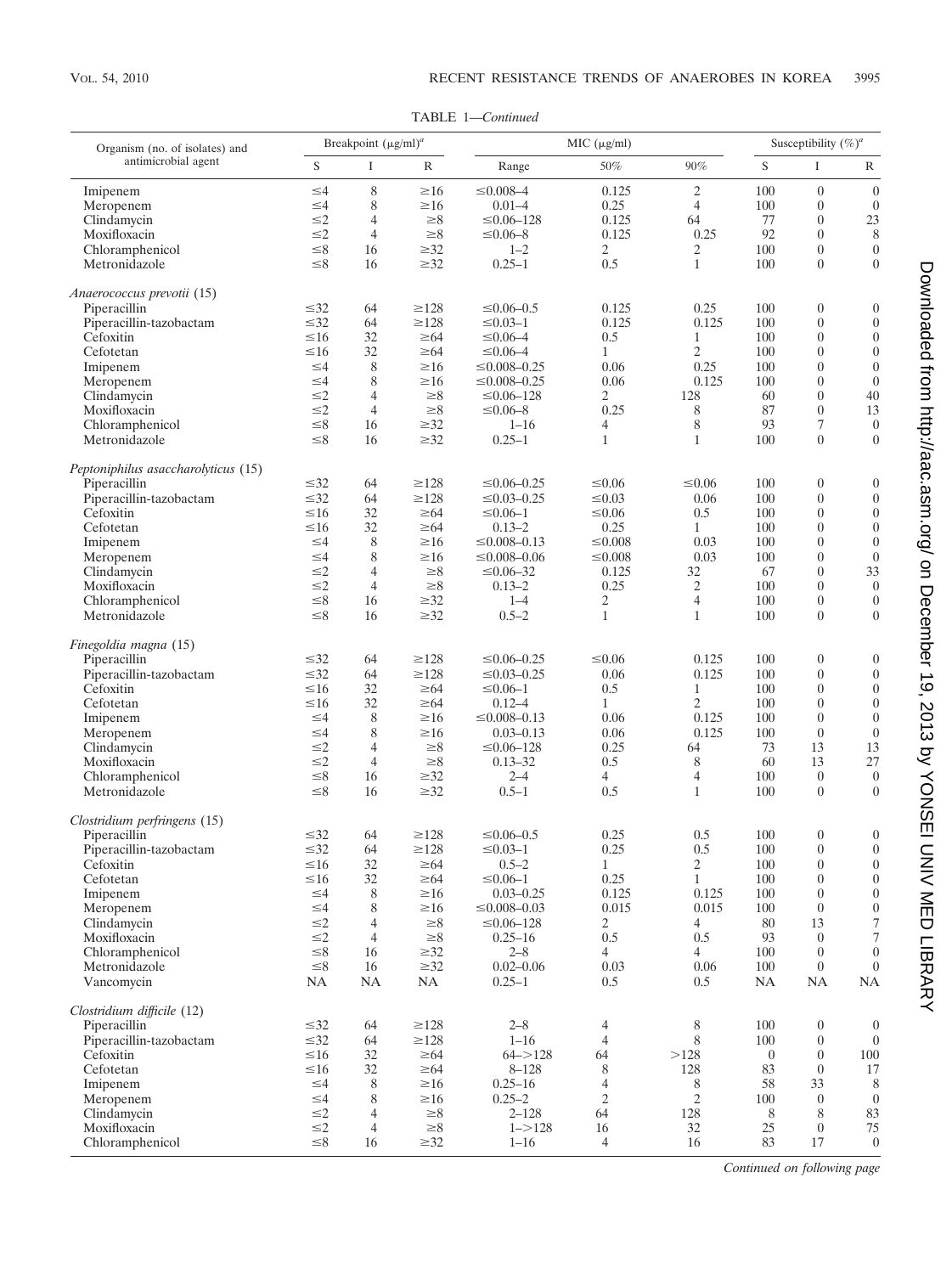| Organism (no. of isolates) and<br>antimicrobial agent |           | Breakpoint $(\mu g/ml)^a$ |              | MIC (µg/ml)          |           |                | Susceptibility $(\%)^a$ |          |                |
|-------------------------------------------------------|-----------|---------------------------|--------------|----------------------|-----------|----------------|-------------------------|----------|----------------|
|                                                       | S         |                           | $\mathbb{R}$ | Range                | 50%       | 90%            | S                       |          | R              |
| Metronidazole                                         | $\leq 8$  | 16                        | $\geq 32$    | $0.5 - 2$            |           |                | 100                     | $\Omega$ | $\overline{0}$ |
| Vancomycin                                            | NA        | <b>NA</b>                 | NA           | $0.25 - 2$           | 0.5       | $\overline{c}$ | NA                      | NA       | <b>NA</b>      |
| Other Gram-positive bacilli $(13)^f$                  |           |                           |              |                      |           |                |                         |          |                |
| Piperacillin                                          | $\leq 32$ | 64                        | $\geq 128$   | $\leq 0.06 - 64$     |           | 8              | 92                      | 8        | 0              |
| Piperacillin-tazobactam                               | $\leq 32$ | 64                        | $\geq$ 128   | $\leq 0.03 - 64$     | 0.5       | 8              | 92                      | 8        | 0              |
| Cefoxitin                                             | $\leq 16$ | 32                        | $\geq 64$    | $0.13 - 32$          | $\bigcap$ | 16             | 92                      | 8        |                |
| Cefotetan                                             | $\leq 16$ | 32                        | $\geq 64$    | $0.13 - > 128$       | 4         | 64             | 85                      | 0        | 15             |
| Imipenem                                              | $\leq 4$  | 8                         | $\geq 16$    | $\leq 0.008 - 2$     | 0.06      | 0.5            | 100                     | 0        | $\theta$       |
| Meropenem                                             | $\leq 4$  | 8                         | $\geq 16$    | $\leq 0.008 - 16$    | 0.125     | $\mathcal{D}$  | 92                      |          | 8              |
| Clindamycin                                           | $\leq$ 2  | 4                         | $\geq 8$     | $\leq 0.06 \leq 128$ | 0.06      | >128           | 85                      | 0        | 15             |
| Moxifloxacin                                          | $\leq$ 2  | 4                         | $\geq 8$     | $\leq 0.06 - 4$      |           | ◠              | 92                      | 8        |                |
| Chloramphenicol                                       | $\leq 8$  | 16                        | $\geq 32$    | $1 - 16$             |           | $\bigcap$      | 92                      | 8        |                |
| Metronidazole                                         | $\leq 8$  | 16                        | $\geq 32$    | $0.5 - > 128$        | 16        | >128           | 46                      | 8        | 46             |

TABLE 1—*Continued*

<sup>*a*</sup> S, susceptible; I, intermediate; R, resistant.<br>*b Bacteroides thetaiotaomicron* ( $n = 25$ ), *B. caccae* ( $n = 3$ ), *B. distasonis* ( $n = 9$ ), *B. ovatus* ( $n = 8$ ), and *B. vulgatus* ( $n = 12$ ).

<sup>c</sup> Prevotella bivia ( $n = 10$ ), P. buccae ( $n = 5$ ), and P. oralis ( $n = 3$ ).<br>
<sup>d</sup> Porphyromonas asaccharolytica ( $n = 2$ ), Fusobacterium varium ( $n = 3$ ), F. necrogenes ( $n = 2$ ), F. nucleatum ( $n = 1$ ), and F. mortiferum ( $n =$ *Eubacterium lentum* ( $n = 1$ ), and *Eubacterium* sp. ( $n = 1$ ). *g* NA, not available/not applicable.

to 51%), cefotetan (14 to 68%), and clindamycin (33 to 86%). These values were similar to those observed in 1997 to 2004 in the same hospital: piperacillin, 33 to 49%; cefotetan, 14 to 60%; clindamycin, 51 to 76% (15). A higher prevalence of resistance, in particular to clindamycin, was observed than in the United States, i.e.,19 to 35% (17). CLSI added a recommendation to test susceptibility to moxifloxacin in 2004 and 2007. In this study, the moxifloxacin resistance rates were 11% for *B*. *fragilis* and 18% for other *B*. *fragilis* group organisms. These rates were slightly higher than the 7 to 9% reported in Taiwan (11) but lower than those in Greece (14) and the United States (16 to 75% and 26 to 55%, respectively) (17).

Overall, *Prevotella*, *Porphyromonas*, and *Fusobacterium* isolates are more susceptible than *B*. *fragilis* group organisms (7). Among these organisms,  $\beta$ -lactamase producers were resistant to penicillin and ampicillin (3, 7). A recent study showed that 94% of the *Prevotella* isolates tested were  $\beta$ -lactamase producers, which correlated well with susceptibility to penicillin (11). In the present study,  $\beta$ -lactamase production was detected in 26 *Prevotella* isolates (94%) and 1 *Fusobacterium* isolate (14%). While 50% of the non-*P*. *intermedia Prevotella* isolates were resistant to clindamycin, all of the *P*. *intermedia* isolates were susceptible to clindamycin. Other studies indicated that 17% and 36% of the *P*. *intermedia* isolates were resistant to clindamycin (8, 16).

Anaerobic Gram-positive cocci account for approximately one-quarter of all isolates from anaerobic infections. They may cause various infections, including skin infections, necrotizing pneumonia, and bacteremia (18). Several species previously placed in the genus *Peptostreptococcus* have been reclassified into new genera, including *Anaerococcus*, *Finegoldia*, *Micrococcus*, and *Peptoniphilus* (7). These organisms exhibited various rates of resistance to penicillin, clindamycin, and metronidazole (7). A European surveillance study showed that the majority of the isolates found to be resistant to clindamycin and penicillin were identified as *F*. *magna* (2). In our study, the rates of resistance of Gram-positive cocci to clindamycin and moxifloxacin varied according to species. The highest clindamycin resistance observed was 40% of *A*. *prevotii* isolates, followed by 33% of *P*. *asaccharolyticus* isolates. These rates were much higher than those reported in Europe (4%) and the United States  $(8\%)$   $(1, 2)$  but similar to the 25.9% observed in 1994 in South Korea (10). The rates of resistance to moxifloxacin varied from 27% among *F*. *magna* isolates to 0% among *P*. *asaccharolyticus* isolates. The difference in resistance rates among anaerobic Gram-positive cocci may be of importance. The resistance patterns of these organisms could help in the selection of appropriate antimicrobial treatment options, although susceptibility testing of individual patient isolates is not performed.

*C*. *perfringens* is generally very susceptible to most antibiotics (7). The present study showed that all of the antimicrobial agents tested had high activity against this organism. *C*. *difficile* has highly variable resistance to  $\beta$ -lactams, including penicillin, cephalosporins, imipenem, clindamycin, and moxifloxacin (6, 7). In our study, the rates of resistance to cefoxitin, clindamycin, and moxifloxacin were 100%, 85%, and 77%, respectively. The *C*. *difficile* NAP1/027 epidemic isolates were known to be resistant to moxifloxacin (12). A high rate of resistance to moxifloxacin was observed in this study, although none of the isolates were NAP1/027 strains. Other Gram-positive bacilli, such as *Actinomyces*, *Bifidobacterium*, and *Eubacterium* species, are generally susceptible to  $\beta$ -lactams, including penicillin. Metronidazole-resistant isolates were common among these organisms (3). In our study, 46% of these organisms were resistant to metronidazole.

In conclusion, piperacillin-tazobactam, cefoxitin, imipenem, meropenem, metronidazole, and chloramphenicol remain active against most anaerobic isolates. The rates of resistance of Gram-positive cocci to clindamycin and moxifloxacin are variable according to species. The rates of resistance to moxifloxacin are as follows: *C*. *difficile*, 75%; anaerobic Gram-positive